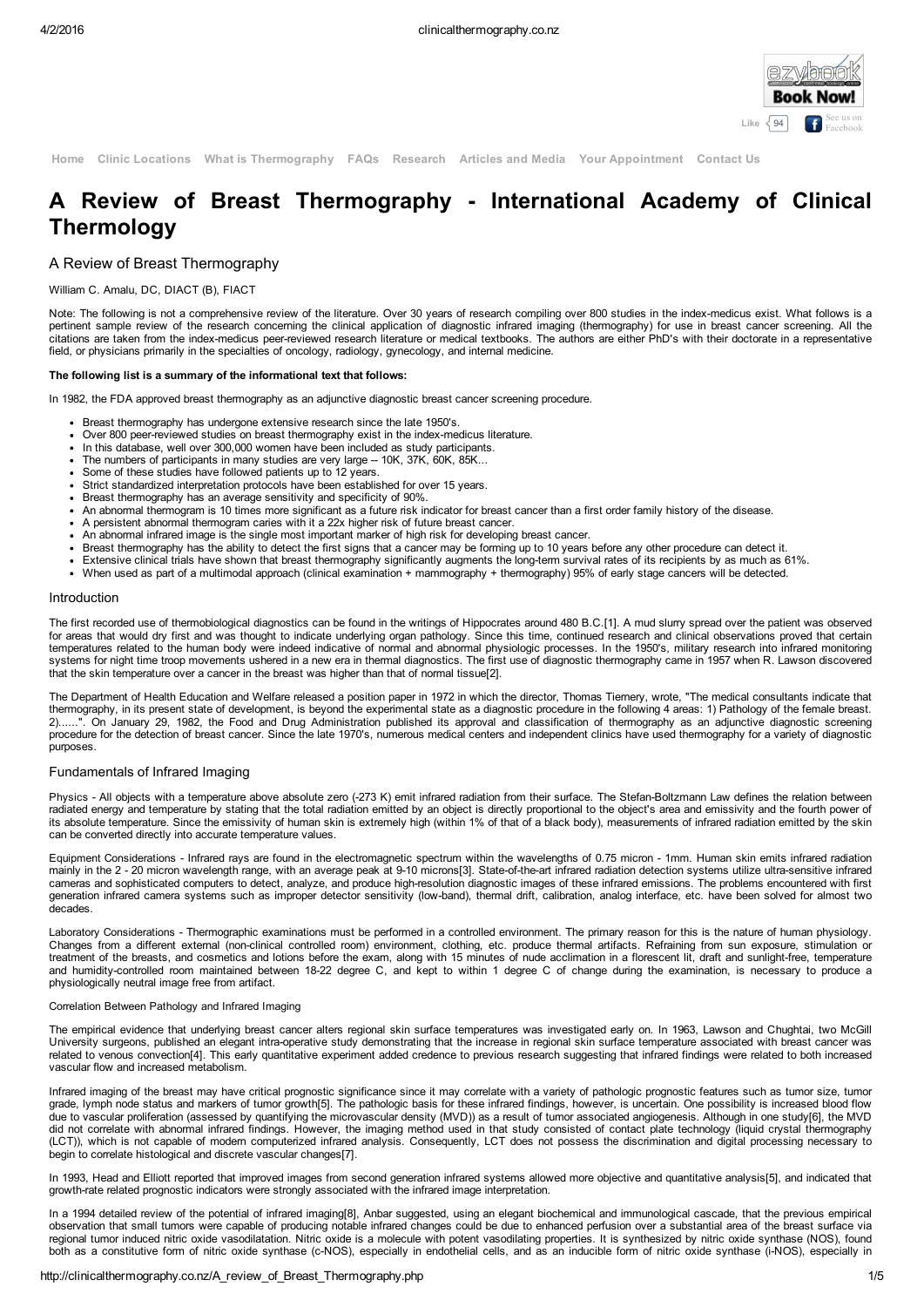#### 4/2/2016 clinicalthermography.co.nz

macrophages[9]. NOS has been demonstrated in breast carcinoma[10] using tissue immunohistochemistry, and is associated with a high tumor grade. There have been, however, no previous studies correlating tissue NOS levels with infrared imaging. Given the correlation between infrared imaging and tumor grade, as well as NOS levels and tumor grade, it is possible that infrared findings may correlate with tumor NOS content. Future studies are planned to investigate these possible associations.

The concept of angiogenesis, as an integral part of early breast cancer, was emphasized in 1996 by Guido and Schnitt. Their observations suggested that it is an early event in the development of breast cancer and may occur before tumor cells acquire the ability to invade the surrounding stroma and even before there is morphologic evidence of an in-situ carcinoma[11]. Anti-angiogenesis therapy is now one of the most promising therapeutic strategies and has been found to be pivotal in the new paradigm for consideration of breast cancer development and treatment[12]. In 1996, in his highly reviewed textbook entitled Atlas of Mammography - New Early Signs in Breast Cancer, Gamagami studied angiogenesis by infrared imaging and reported that hypervascularity and hyperthermia could be shown in 86% of nonpalpable breast cancers. He also noted that in 15% of these cases infrared imaging helped to detect cancers that were not visible on mammography[13].

The underlying principle by which thermography (infrared imaging) detects precancerous growths and cancerous tumors surrounds the well documented recruitment of existing vascularity and neoangiogenesis which is necessary to maintain the increased metabolism of cellular growth and multiplication. The biomedical engineering evidence of thermography's value, both in model in-vitro and clinically in-vivo studies of various tissue growths, normal and neoplastic, has been established[14-20].

The Role of Infrared Imaging in the Detection of Cancer

In order to evaluate the value of thermography, two viewpoints must be considered: first, the sensitivity of thermograms taken preoperatively in patients with known breast carcinoma, and second, the incidence of normal and abnormal thermograms in asymptomatic populations (specificity) and the presence or absence of carcinoma in each of these groups.

In 1965, Gershon-Cohen, a radiologist and researcher from the Albert Einstein Medical Center, introduced infrared imaging to the United States[21]. Using a Barnes thermograph, he reported on 4,000 cases with a sensitivity of 94% and a false-positive rate of 6%. This data was included in a review of the then current status of infrared imaging published in 1968 in CA - A Cancer Journal for Physicians[22].

In prospective studies, Hoffman first reported on thermography in a gynecologic practice. He detected 23 carcinomas in 1,924 patients (a detection rate of 12.5 per 1,000), with an 8.4% falsenegative (91.6% sensitivity) and a 7.4% falsepositive (92.6% specificity) rate[23].

Stark and Way screened 4,621 asymptomatic women, 35% of whom were under 35 years of age, and detected 24 cancers (detection rate of 7.6 per 1,000), with a sensitivity and specificity of 98.3% and 93.5% respectively[24].

In a mobile unit examination of rural Wisconsin, Hobbins screened 37,506 women using thermography. He reported the detection of 5.7 cancers per 1,000 women screened with a 12% false-negative and 14% false-positive rate. His findings also corroborated with others that thermography is the sole early initial signal in 10% of breast cancers[25-26].

Reporting his Radiology division's experience with 10,000 thermographic studies done concomitantly with mammography over a 3 year period, Isard reiterated a number of important concepts including the remarkable thermal and vascular stability of the infrared image from year to year in the otherwise healthy patient and the importance of recognizing any significant change[27]. In his experience, combining these modalities increased the sensitivity rate of detection by approximately 10%; thus, underlining the complementarity of these procedures since each one did not always suspect the same lesion. It was Isard's conclusion that, had there been a preliminary selection of his group of 4,393 asymptomatic patients by infrared imaging, mammographic examination would have been restricted to the 1,028 patients with abnormal infrared imaging, or 23% of this cohort. This would have resulted in a cancer detection rate of 24.1 per 1000 combined infrared and mammographic examinations as contrasted to the expected 7 per 1000 by mammographic screening alone. He concluded that since infrared imaging is an innocuous examination, it could be utilized to focus attention upon asymptomatic women who should be examined more intensely. Isard emphasized that, like mammography and other breast imaging techniques, infrared imaging does not diagnose cancer, but merely indicates the presence of an abnormality.

Spitalier and associates screened 61,000 women using thermography over a 10 year period. The falsenegative and positive rate was found to be 11% (89% sensitivity and specificity). 91% of the nonpalpable cancers (T0 rating) were detected by thermography. Of all the patients with cancer, thermography alone was the first alarm in 60% of the cases. The authors also noted that "in patients having no clinical or radiographic suspicion of malignancy, a persistently abnormal breast thermogram represents the highest known risk factor for the future development of breast cancer"[28].

Two smallscale studies by Moskowitz (150 patients)[29] and Treatt (515 patients)[30] reported on the sensitivity and reliability of infrared imaging. Both used unknown "experts" to review the images of breast cancer patients. While Moskowitz excluded unreadable images, data from Threatt's study indicated that less than 30% of the images produced were considered good, the rest being substandard. Both of these studies produced poor results; however, this could be expected from the fact alone that both used such a small patient base. However, the greatest error in these studies is found in the methods used to analyze the images. The type of image analysis consisted of the sole use of abnormal vascular pattern recognition. At the time these studies were performed, the most recognized method of infrared image analysis used a combination of abnormal vascular patterns with a quantitative analysis of temperature variations across the breasts. Consequently, the data obtained from these studies is highly questionable. Their findings were also inconsistent with numerous previous large-scale multi-center trials. The authors suggested that for infrared imaging to be truly effective as a screening tool, there needed to be a more objective means of interpretation and proposed that this would be facilitated by computerized evaluation. This statement is interesting considering that the use of recognized quantitative and qualitative reading protocols (including computer analysis) was available at the time.

In a unique study comprising 39,802 women screened over a 3 year period, Haberman and associates used thermography and physical examination to determine if mammography was recommended. They reported an 85% sensitivity and 70% specificity for thermography. Haberman cautioned that the findings of thermographic specificity could not be extrapolated from this study as it was well documented that long term observation (8-10 years or more) is necessary to determine a true falsepositive rate. The authors noted that 30% of the cancers found would not have been detected if it were not for thermography[31].

Gros and Gautherie reported on 85,000 patients screened with a resultant 90% sensitivity and 88% specificity. In order to investigate a method of increasing the sensitivity of the test, 10,834 patients were examined with the addition of a cold-challenge (two types: fan and ice water) in order to elicit an autonomic response. This form of dynamic thermography decreased the false-positive rate to 3.5% (96.5% sensitivity)[32-35].

In a large scale multi-center review of nearly 70,000 women screened, Jones reported a false-negative and false-positive rate of 13% (87% sensitivity) and 15% (85% sensitivity) respectively for thermography[36].

In a study performed in 1986, Usuki reported on the relation of thermographic findings in breast cancer diagnosis. He noted an 88% sensitivity for thermography in the detection of breast cancers[37].

In a study comparing clinical examination, mammography, and thermography in the diagnosis of breast cancer, three groups of patients were used: 4,716 patients with confirmed carcinoma, 3,305 patients with histologically diagnosed benign breast disease, and 8,757 general patients (16,778 total participants). This paper also compared clinical examination and mammography to other well known studies in the literature including the NCI-sponsored Breast Cancer Detection Demonstration Projects. In this study, clinical examination had an average sensitivity of 75% in detecting all tumors and 50% in cancers less than 2 cm in size. This rate is exceptionally good when compared to many other studies at between 3566% sensitivity. Mammography was found to have an average 80% sensitivity and 73% specificity. Thermography had an average sensitivity of 88% (85% in tumors less than 1 cm in size) and a specificity of 85%. An abnormal thermogram was found to have a 94% predictive value. From the findings in this study, the authors suggested that "none of the techniques available for screening for breast carcinoma and evaluating patients with breast related symptoms is sufficiently accurate to be used alone. For the best results, a multimodal approach should be used"[38].

In a series of 4,000 confirmed breast cancers, Thomassin and associates observed 130 sub-clinical carcinomas ranging in diameter of 3-5 mm. Both mammography and thermography were used alone and in combination. Of the 130 cancers, 10% were detected by mammography only, 50% by thermography alone, and 40% by both techniques. Thus, there was a thermal alarm in 90% of the patients and the only sign in 50% of the cases[39].

In a study by Gautherie and associates, the effectiveness of thermography in terms of survival benefit was discussed. The authors analyzed the survival rates of 106 patients in whom the diagnosis of breast cancer was established as a result of the follow-up of thermographic abnormalities found on the initial examination when the breasts were apparently healthy (negative physical and mammographic findings). The control group consisted of 372 breast cancer patients. The patients in both groups were subjected to identical treatment and followed for 5 years. A 61% increase in survival was noted in the patients who were followed up due to initial thermographic abnormalities. The authors summarized the study by stating that "the findings clearly establish that the early identification of women at high risk of breast cancer based on the objective thermal assessment of breast health results in a dramatic survival benefit"[4041].

In a simple review of over 15 studies from 1967-1998, breast thermography has showed an average sensitivity and specificity of 90%. With continued technological advances in infrared imaging in the past decade, some studies are showing even higher sensitivity and specificity values. However, until further large scale studies are performed, these findings remain in question.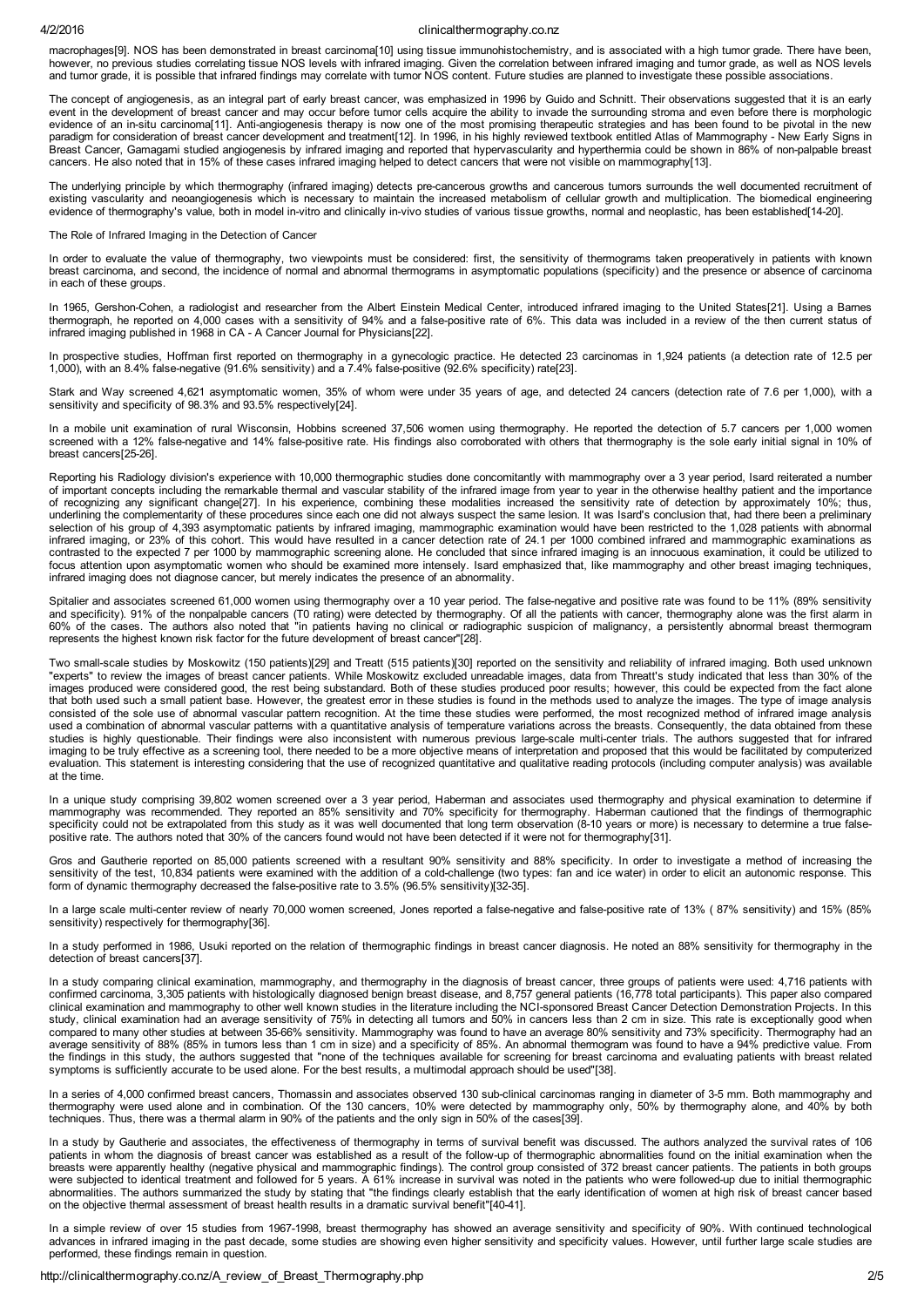#### Breast Cancer Detection and Demonstration Projects

The Breast Cancer Detection and Demonstration Project (BCDDP) is the most frequently quoted reason for the decreased use of infrared imaging. The BCDDP was a large-scale study performed from 1973 through 1979 which collected data from many centers around the United States. Three methods of breast cancer detection were studied: physical examination, mammography, and infrared imaging (breast thermography).

Inflated Expectations - Just before the onset of the BCDDP, two important papers appeared in the literature. In 1972, Gerald D. Dodd of the University of Texas Department of Diagnostic Radiology presented an update on infrared imaging in breast cancer diagnosis at the 7th National Cancer Conference sponsored by the National Cancer Society and the National Cancer Institute[42]. In his presentation, he suggested that infrared imaging would be best employed as a screening agent for mammography. He proposed that in any general survey of the female population age 40 and over, 15 to 20% of these subjects would have positive infrared imaging and would require mammograms. Of these, approximately 5% would be recommended for biopsy. He concluded that infrared imaging would serve to eliminate 80 to 85% of the potential mammograms. Dodd also reiterated that the procedure was not competitive with mammography and, reporting the Texas Medical School's experience with infrared imaging, noted that it was capable of detecting approximately 85% of all breast cancers. Dodd's ideas would later help to fuel the premise and attitudes incorporated into the BCDDP. Three years later, J.D. Wallace presented to another Cancer Conference, sponsored by the American College of Radiology, the American Cancer Society and the Cancer Control Program of the National Cancer Institute, an update on infrared imaging of the breast[43]. The author's analysis suggested that the incidence of breast cancer detection per 1000 patients screened could increase from 2.72 when using mammography to 19 when using infrared imaging. He then underlined that infrared imaging poses no radiation burden on the patient, requires no physical contact and, being an innocuous technique, could concentrate the sought population by a significant factor selecting those patients that required further investigation. He concluded that, "the resulting infrared image contains only a small amount of information as compared to the mammogram, so that the reading of the infrared image is a substantially simpler task".

Faulty Premise - Unfortunately, this rather simplistic and cavalier attitude toward the generation and interpretation of infrared imaging was prevalent when it was hastily added and then prematurely dismissed from the BCDDP which was just getting underway. Exaggerated expectations led to the ill-founded premise that infrared imaging might replace mammography rather than complement it. A detailed review of the Report of the Working Group of the BCDDP, published in 1979, is essential to understand the subsequent evolution of infrared imaging[44]. The work scope of this project was issued by the NCI on the 26th of March 1973 with six objectives, the second being to determine if a negative infrared image was sufficient to preclude the use of clinical examination and mammography in the detection of breast cancer. The Working Group, reporting on results of the first four years of this project, gave a short history regarding infrared imaging in breast cancer detection. They wrote that as of the sixties, there was intense interest in determining the suitability of infrared imaging for largescale applications, and mass screening was one possibility. The need for technological improvement was recognized and the authors stated that efforts had been made to refine the technique. One of the important objectives behind these efforts had been to achieve a sufficiently high sensitivity and specificity for infrared imaging under screening conditions to make it useful as a pre-screening device in selecting patients for referral for mammographic examination. It was thought that if successful, this technology would result in a relatively small proportion of women having mammography (a technique that had caused concern at that time because of the carcinogenic effects of radiation). The Working Group indicated that the sensitivity and specificity of infrared imaging readings, with clinical data emanating from inter-institutional studies, were close to the corresponding results for physical examination and mammography. They noted that these three modalities selected different subgroups of breast cancers, and for this reason further evaluation of infrared imaging as a screening device in a controlled clinical trial was recommended.

Poor Study Design - While this report describes in detail the importance of quality control of mammography, the entire protocol for infrared imaging was summarized in one paragraph and simply indicated that infrared imaging was conducted by a BCDDP trained technician. The detailed extensive results from this report, consisting of over 50 tables, included only one that referred to infrared imaging showing that it had detected only 41% of the breast cancers during the first screening while the residual were either normal or unknown. There is no breakdown as far as these two latter groups were concerned. Since 28% of the first screening and 32% of the second screening were picked up by mammography alone, infrared imaging was dropped from any further evaluation and consideration. The report stated that it was impossible to determine whether abnormal infrared imaging could be predictive of interval cancers (cancers developing between screenings) since they did not collect this data. By the same token, the Working Group was unable to conclude, with their limited experience, whether the findings were related to the then available technology of infrared imaging or with its application. They did, however, conclude that the decision to dismiss infrared imaging should not be taken as a determination of the future of this technique, rather that the procedure continued to be of interest because it does not entail the risk of radiation exposure. In the Working Group's final recommendation, they state that "infrared imaging does not appear to be suitable as a substitute for mammography for routine screening in the BCDDP." The report admitted that several individual programs of the BCDDP had results that were more favorable than what was reported for the BCDDP as a whole. They encouraged investment in the development and testing of infrared imaging under carefully controlled study conditions and suggested that high priority be given to these studies. They noted that a few suitable sites appeared to be available within the BCDDP participants and proposed that developmental studies should be solicited from sites with sufficient experience.

Untrained Personnel and Protocol Violations JoAnn Haberman, who was a participant in this project[45], provided further insight into the relatively simplistic regard assigned to infrared imaging during this program. The author reiterated that expertise in mammography was an absolute requirement for the awarding of a contract to establish a Screening Center. However, the situation was just the opposite with regard to infrared imaging - no experience was required at all. When the 27 demonstration project centers opened their doors, only 5 had any pre-existing expertise in infrared imaging. Of the remaining screening centers, there was no experience at all in this technology. Finally, more than 18 months after the project had begun, the NCI established centers where radiologists and their technicians could obtain sufficient training in infrared imaging. Unfortunately, only 11 of the demonstration project directors considered this training of sufficient importance to send their technologists to learn proper infrared technique. The imaging sites also disregarded environmental controls. Many of the project sites were mobile imaging vans which had poor heating and cooling capabilities and often kept their doors open in the front and rear to permit an easy flow of patients. This, combined with a lack of pre-imaging patient acclimation, lead to unreadable images.

In summary, with regard to thermography, the BCDDP was plagued with problems and seriously flawed in four critical areas: 1) Completely untrained technicians were used to perform the scans, 2) The study used radiologists who had no experience or knowledge in reading infrared images, 3) Proper laboratory environmental controls were completely ignored. In fact, many of the research sites were mobile trailers with extreme variations in internal temperatures, 4) No standardized reading protocol had yet been established for infrared imaging. The BCDDP was also initiated with an incorrect premise that thermography might replace mammography. From a purely scientific point, an anatomical imaging procedure (mammography) cannot be replaced by a physiological one. Last of all, and of considerable concern, was the reading of the images. It wasn't until the early 1980's that established and standardized reading protocols were introduced. Considering these facts, the BCDDP could not have properly evaluated infrared imaging. With the advent of known laboratory environmental controls, established reading protocols, and state-of-the-art infrared technology, a poorly performed 20-year-old study cannot be used to determine the appropriateness of thermography.

### Thermography as a Risk Indicator

As early as 1976, at the Third International Symposium on Detection and Prevention of Cancer in New York, thermography was established by consensus as the highest risk marker for the possibility of the presence of an undetected breast cancer. It had also been shown to predict such a subsequent occurrence[4648]. The Wisconsin Breast Cancer Detection Foundation presented a summary of its findings in this area, which has remained undisputed[49]. This, combined with other reports, has confirmed that thermography is the highest risk indicator for the future development of breast cancer and is 10 times as significant as a first order family history of the disease[50].

In a study of 10,000 women screened, Gautherie found that, when applied to asymptomatic women, thermography was very useful in assessing the risk of cancer by dividing patients into low and highrisk categories. This was based on an objective evaluation of each patient's thermograms using an improved reading protocol that incorporated 20 thermopathological factors[51].

From a patient base of 58,000 women screened with thermography, Gros and associates followed 1,527 patients with initially healthy breasts and abnormal thermograms for 12 years. Of this group, 40% developed malignancies within 5 years. The study concluded that "an abnormal thermogram is the single most important marker of high risk for the future development of breast cancer"[35].

Spitalier and associates followed 1,416 patients with isolated abnormal breast thermograms. It was found that a persistently abnormal thermogram, as an isolated phenomenon, is associated with an actuarial breast cancer risk of 26% at 5 years. Within this study, 165 patients with non-palpable cancers were observed. In 53% of these patients, thermography was the only test which was positive at the time of initial evaluation. It was concluded that: 1) A persistently abnormal thermogram, even in the absence of any other sign of malignancy, is associated with a high risk of developing cancer, 2) This isolated abnormal also carries with it a high risk of developing interval cancer, and as such the patient should be examined more frequently than the customary 12 months, 3) Most patients diagnosed as having minimal breast cancer have abnormal thermograms as the first warning sign[52-53].

# Current Status of Detection

Current firstline breast cancer detection strategy still depends essentially on clinical examination and mammography. The limitations of the former, with its reported sensitivity rate often below 65%[54] is well-recognized, and even the proposed value of self-breast examination is now being contested[55]. While mammography is accepted as the most reliable and cost-effective imaging modality, its contribution continues to be challenged with persistent false-negative rates ranging up to 30% [56-57]; with decreasing sensitivity in patients on estrogen replacement therapy[58]. In addition, there is recent data suggesting that denser and less informative mammography images are precisely those associated with an increased cancer risk[59]. Echoing some of the shortcomings of the BCDDP concerning their study design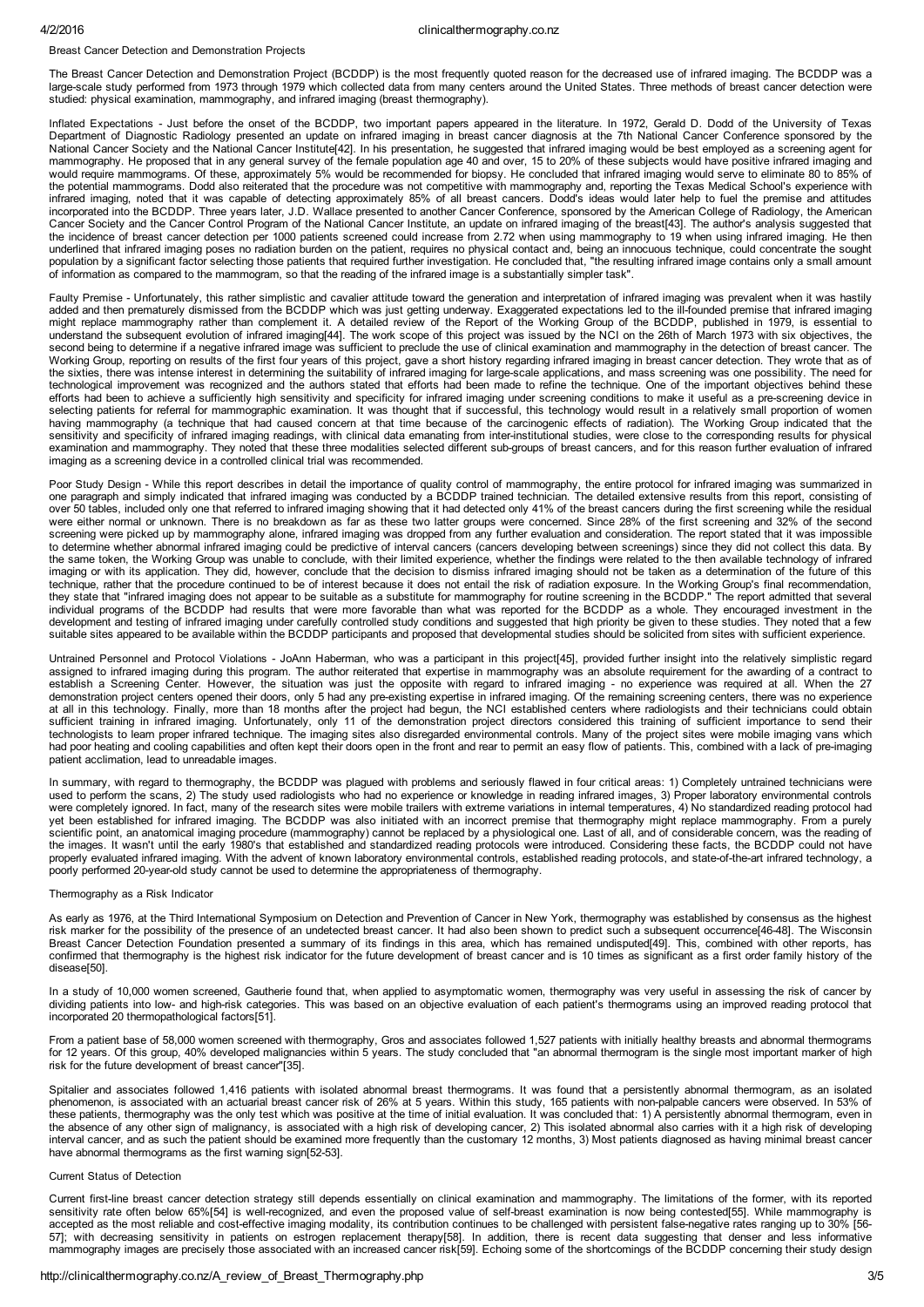#### 4/2/2016 clinicalthermography.co.nz

#### and infrared imaging, Moskowitz indicated that mammography is also not a procedure to be performed by the untutored[60].

With the current emphasis on earlier detection, there is now renewed interest in the parallel development of complimentary imaging techniques that can also exploit the precocious metabolic, immunological and vascular changes associated with early tumor growth. While promising, techniques such as scintimammography[61], doppler ultrasound[62], and MRI[63], are associated with a number of disadvantages that include exam duration, limited accessibility, need of intravenous access, patient discomfort, restricted imaging area, difficult interpretation and limited availability of the technology. Like ultrasound, they are more suited to use as secondline options to pursue the already abnormal clinical or mammographic evaluation. While practical, this stepwise approach currently results in the nonrecognition, and thus delayed utilization of secondline technology in approximately 10% of established breast cancers[60]. This is consistent with study published by Keyserlingk et al[64].

Because of thermography's unique ability to image the thermovascular aspects of the breast, extremely early warning signals (from 8-10 years before any other detection method) have been observed in longterm studies. Consequently, thermography is the earliest known indicator for the future development of breast cancer. It is for this reason that an abnormal infrared image is the single most important marker of high risk for developing breast cancer. Thus, thermography has a significant place as one of the major front-line methods of breast cancer detection.

#### Conclusion

The large patient populations and long survey periods in many of the above clinical studies yields a high significance to the various statistical data obtained. This is especially true for the contribution of thermography to early cancer diagnosis, as an invaluable marker of high-risk populations, and therapeutic decision making (a contribution that has been established and justified by the unequivocal relationship between heat production and tumor doubling time).

Currently available highresolution digital infrared imaging (Thermography) technology benefits greatly from enhanced image production, standardized image interpretation protocols, computerized comparison and storage, and sophisticated image enhancement and analysis. Over 30 years of research and 800 peerreviewed studies encompassing well over 300,000 women participants has demonstrated thermography's abilities in the early detection of breast cancer. Ongoing research into the thermal characteristics of breast pathologies will continue to investigate the relationships between neoangiogenesis, chemical mediators, and the neoplastic process.

It is unfortunate, but many physicians still hesitate to consider thermography as a useful tool in clinical practice in spite of the considerable research database, continued improvements in both thermographic technology and image analysis, and continued efforts on the part of the thermographic societies. This attitude may be due to the fact that the physical and biological bases of thermography are not familiar to most physicians. The other methods of cancer investigations refer directly to topics of medical teaching. For instance, radiography and ultrasonography refer to anatomy. Thermography, however, is based on thermodynamics and thermokinetics, which are unfamiliar to most physicians, though man is experiencing heat production and exchange in every situation he undergoes or creates.

Considering the contribution that thermography has demonstrated thus far in the field of early cancer detection, all possibilities should be considered for promoting further technical, biological, and clinical research in this procedure.

### **REFERENCES**

[1] Adams, F.: The Genuine Works of Hippocrates. Baltimore: Williams and Wilkins, 1939.

[2] Lawson R.: Implications of Surface Temperatures in the Diagnosis of Breast Cancer. Can Med Assoc J 75: 309310,1956.

[3] Archer, F., Gros, C.: Classification Thermographique des Cancers Mammaries. Bull Cancer 58:351362, 1971

[4] Lawson RN and Chughtai MS: Breast cancer and body temperatures. Can Med Assoc J 88: 68-70,1963.

[5] Head JF, Wang F, Elliott RL: Breast thermography is a noninvasive prognostic procedure that predicts tumor growth rate in breast cancer patients. Ann N Y Acad Sci 698:153-158,1993.

[6] Sterns EE, Zee B, Sen Gupta J, and Saunders FW. Thermography: Its relation to pathologic characteristics, vascularity, proliferative rate and survival of patients with invasive ductal carcinoma of the breast. Cancer 77:1324-8, 1996.

[7] Head JF, Elliott RL: Breast Thermography. Cancer 79:186-8,1995.

[8] Anbar M: Breast Cancer. In: Quantitative Dynamic Telethermometry in Medical Diagnosis and Management. CRC Press, Ann Arbor, Mich, pp.8494, 1994.

[9] Rodenberg DA, Chaet MS, Bass RC, Arkovitz MD and Garcia BF. Nitric Oxide: An overview. Am J Surg 170:292303,1995.

[10] Thomsen LL, Miles DW, Happerfield L, Bobrow LG, Knowles RG and Mancada S. Nitric oxide synthase activity in human breast cancer. Br J Cancer 72(1);414,July 1995.

[11] Guidi AJ, Schnitt SJ: Angiogenesis in preinvasive lesions of the breast. The Breast J (2): 364369, 1996.

[12] Love SM, Barsky SH: Breast Cancer: An interactive Paradigm. Breast J 3: 1715,1996.

[13] Gamagami P: Indirect signs of breast cancer: Angiogenesis study. In: Atlas of Mammography, Cambridge, Mass.,Blackwell Science pp.23126, 1996.

[14] Love, T.: Thermography as an Indicator of Blood Perfusion. Proc NY Acad Sci J 335:429437,1980.

[15] Chato, J.: Measurement of Thermal Properties of Growing Tumors. Proc NY Acad Sci 335:67-85,1980.

[16] Draper, J. : Skin Temperature Distribution Over Veins and Tumors. Phys Med Biol 16(4):645654,1971

[17] Jain, R.; Gullino, P.: Thermal Characteristics of Tumors: Applications in Detection and Treatment. Ann NY Acad Sci 335:121,1980

[18] Gautherie, M.: Thermopathology of Breast Cancer; Measurement and Analysis of InVivo Temperature and Blood Flow. Ann NY Acad Sci 365:383, 1980 [19] Gautherie, M.: Thermobiological Assessment of Benign and Malignant Breast Diseases. Am J Obstet Gynecol (8)147:861-869, 1983

[20] Gamigami, P.: Atlas of Mammography: New Early Signs in Breast Cancer. Blackwell Science, 1996.

[21] Gershen-Cohen J, Haberman J, Brueschke EE: Medical thermography: A summary of current status. Radiol Clin North Am 3:403-431, 1965.

[22] Haberman J: The present status of mammary thermography. In: Ca A Cancer Journal for Clinicians 18: 314321,1968.

[23] Hoffman, R.: Thermography in the Detection of Breast Malignancy. Am J Obstet Gynecol 98:681-686, 1967

[24] Stark, A., Way, S.: The Screening of Well Women for the Early Detection of Breast Cancer Using Clinical Examination with Thermography and Mammography. Cancer 33:1671-1679, 1974

[25] Hobbins, W.: Mass Breast Cancer Screening. Proceedings, Third International Symposium on Detection and Prevention of Breast Cancer, New York City, NY: pg. 637, 1976.

[26] Hobbins, W.: Abnormal Thermogram -- Significance in Breast Cancer. RIR 12: 337-343, 1987

[27] Isard HJ, Becker W, Shilo R et al: Breast thermography after four years and 10,000 studies. Am J Roentgenol 115: 811-821,1972.

[28] Spitalier, H., Giraud, D., et al: Does Infrared Thermography Truly Have a Role in Present-Day Breast Cancer Management? Biomedical Thermology, Alan R. Liss New York, NY. pp. 269-278, 1982

[29] Moskowitz M, Milbrath J, Gartside P et al: Lack of efficacy of thermography as a screening tool for minimal and Stage I Breast Cancer. N Engl J Med 295; 249 252,1976.

[30] Threatt B, Norbeck JM, Ullman NS, et al: Thermography and breast cancer: an analysis of a blind reading. Annals N Y Acad Sci 335: 501519,1980.

[31] Haberman, J., Francis, J., Love, T.: Screening a Rural Population for Breast Cancer Using Thermography and Physical Examination Techniques. Ann NY Acad Sci 335:492-500,1980

[32] Sciarra, J.: Breast Cancer: Strategies for Early Detection. Thermal Assessment of Breast Health. (Proceedings of the International Conference on Thermal Assessment of Breast Health). MTP Press LTD. pp. 117-129, 1983.

[33] Gautherie, M.: Thermobiological Assessment of Benign and Malignant Breast Diseases. Am J Obstet Gynecol (8)147:861-869, 1983. [34] Louis, K., Walter, J., Gautherie, M.: LongTerm Assessment of Breast Cancer Risk by Thermal Imaging. Biomedical Thermology. Alan R. Liss Inc. pp.279301, 1982.

[35] Gros, C., Gautherie, M.: Breast Thermography and Cancer Risk Prediction. Cancer 45:51-56, 1980

[36] Jones CH: Thermography of the Female Breast. In: C.A. Parsons (Ed) Diagnosis of Breast Disease, University Park Press, Baltimore, pp. 214234,1983.

[37] Useki H: Evaluation of the thermographic diagnosis of breast disease: relation of thermographic findings and pathologic findings of cancer growth. Nippon Gan Chiryo Gakkai Shi 23: 2687-2695, 1988.

[38] Nyirjesy, I., Ayme, Y., et al: Clinical Evaluation, Mammography, and Thermography in the Diagnosis of Breast Carcinoma. Thermology 1:170173, 1986

[39] Thomassin, L., Giraud, D. et al: Detection of Subclinical Breast Cancers by Infrared Thermography. Recent Advances in Medical Thermology (Proceedings of the Third International Congress of Thermology), Plenum Press, New York, NY. pp.575579, 1984

[40] Gautherie, M., et al: Thermobiological Assessment of Benign and Malignant Breast Diseases. Am J Obstet Gynecol (8)147:861-869, 1983.

[41] Jay, E.; Karpman, H.: Computerized Breast Thermography. Thermal Assessment of Breast Health (Proceedings of an International Conference), MTP Press Ltd., pp.98-109, 1983

[42] Dodd GD: Thermography in Breast Cancer Diagnosis. In: Abstracts for the Seventh National Cancer Conference Proceedings. Los Angeles, Calif., Sept. 2729, Lippincott Philadelphia, Toronto: pp.267,1972.

[43] Wallace JD: Thermographic examination of the breast: An assessment of its present capabilities. In: Gallagher HS (Ed): Early Breast Cancer: Detection and Treatment. American College of Radiology, Wiley, New York: Wiley, pp. 13-19,1975.

[44] Report of the Working Group to Review the National Cancer Institute Breast Cancer Detection Demonstration Projects. J Natl Cancer Inst 62: 641709,1979.

[45] Haberman J: An overview of breast thermography in the United States: In: Margaret Abernathy, Sumio Uematsu (Eds): Medical Thermography. American Academy of Thermology, Washington, pp.218-223, 1986.